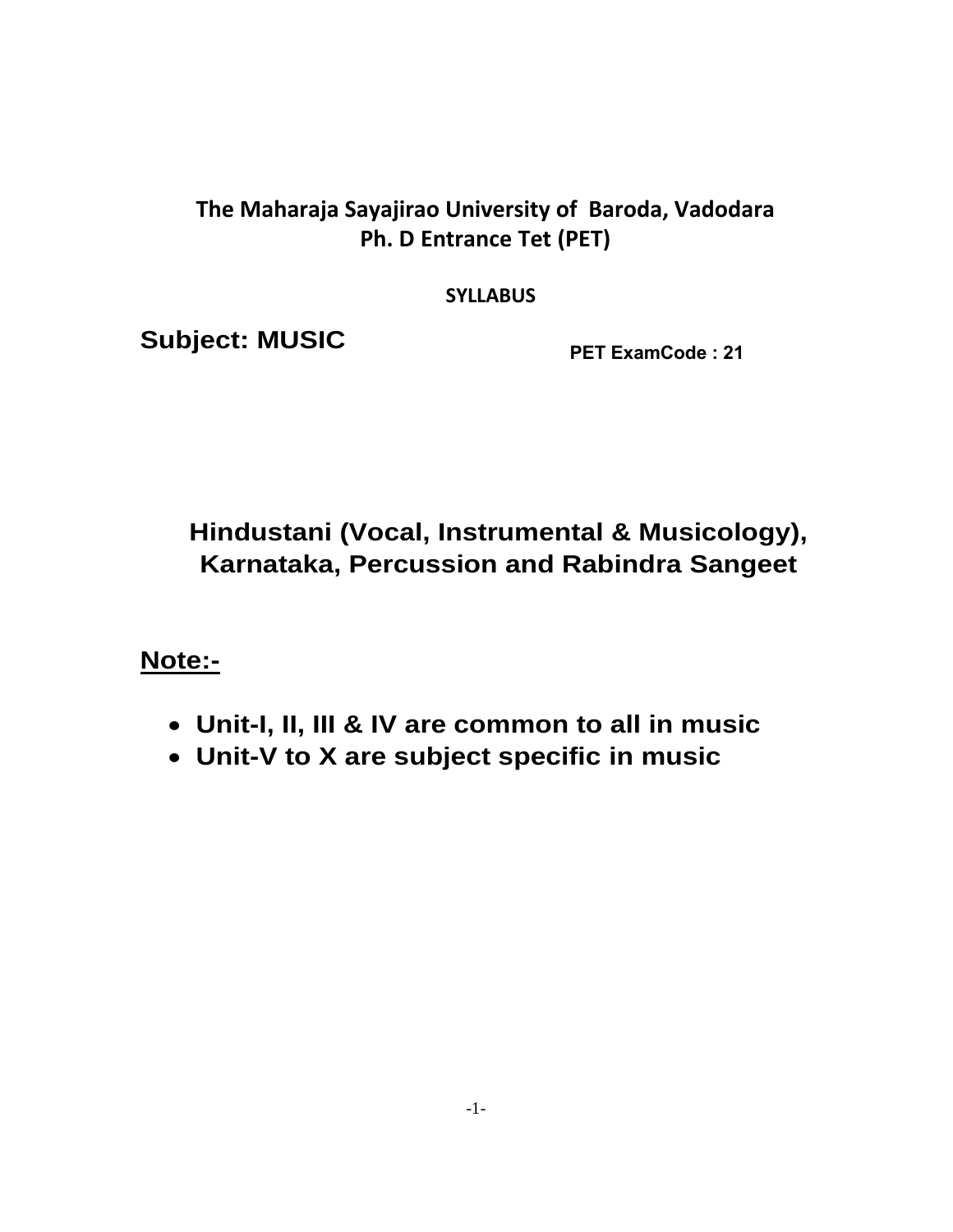## **Unit-I**

#### **Technical Terms:**

Sangeet, Nada: ahata & anahata , Shruti & its five jaties, Seven Vedic Swaras, Seven Swaras used in Gandharva, Suddha & Vikrit Swara, Vadi- Samvadi, Anuvadi-Vivadi, Saptak, Aroha, Avaroha, Pakad / vishesa sanchara, Purvanga, Uttaranga, Audava, Shadava, Sampoorna, Varna, Alankara, Alapa, Tana, Gamaka, Alpatva-Bahutva, Graha, Ansha, Nyasa, Apanyas, Avirbhav,Tirobhava, Geeta; Gandharva, Gana, Marga Sangeeta, Deshi Sangeeta, Kutapa, Vrinda, Vaggeyakara Mela, Thata, Raga, Upanga ,Bhashanga ,Meend, Khatka, Murki, Soot, Gat, Jod, Jhala, Ghaseet, Baj, Harmony and Melody, Tala, laya and different layakari, common talas in Hindustani music, Sapta Talas and 35 Talas, Taladasa pranas, Yati, Theka, Matra, Vibhag, Tali, Khali, Quida, Peshkar, Uthaan, Gat, Paran, Rela, Tihai, Chakradar, Laggi, Ladi, Marga-Deshi Tala, Avartana, Sama, Vishama, Atita, Anagata, Dasvidha Gamakas, Panchdasa Gamakas ,Katapayadi scheme, Names of 12 Chakras, Twelve Swarasthanas, Niraval, Sangati, Mudra, Shadangas , Alapana, Tanam, Kaku, Akarmatrik notations.

#### **Unit-II**

#### **Folk Music**

Origin, evolution and classification of Indian folk song / music.

Characteristics of folk music.

Detailed study of folk music, folk instruments and performers of various regions in India.

Ragas and Talas used in folk music

Folk fairs & festivals in India.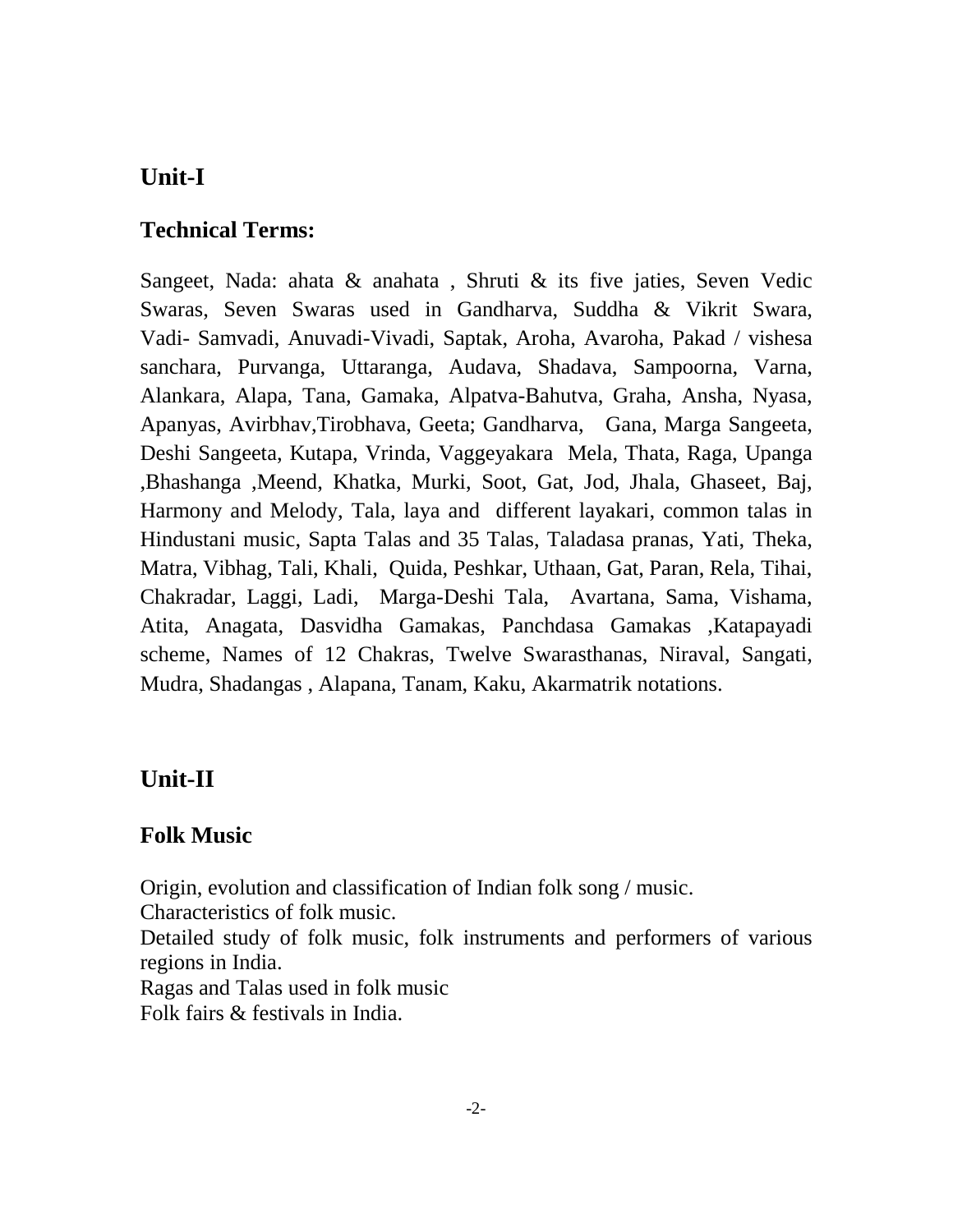# **Unit-III**

### **Rasa and Aesthetics:**

Rasa, Principles of Rasa according to Bharata and others. Rasa nishpatti and its application to Indian Classical Music. Bhava and Rasa Rasa in relation to swara, laya, tala, chhanda and lyrics. Aesthetics according to Indian and western Philosophers. General knowledge of 64 kalas according to Vatsyayan General history of Raga-Ragini Paintings and Raga Dhayana. Interrelation of Fine Arts.

# **Unit-IV**

### **Research Methodology and Pedagogy, Avenues, Interdisciplinary aspects and Modern Technology:**

**Research Pedagogy:** Research areas, review of literature, selection of suitable research topics and research problems, Methodology of Music research, Preparing synopsis, Data collection and its sources, Analysis of data collection, Writing project report, Research project Indexing, references and bibliography etc.

**Research Avenues and its Interdisciplinary aspects:** Music and Literature, Music Therapy, Philosophy, Psychology, Physics, Mathematics, Economics, Social Sciences, Religion and Culture.

**Modern Technology:** Electronic equipments, computer, internet etc.

#### **New trends in Indian Music in post-independence era.**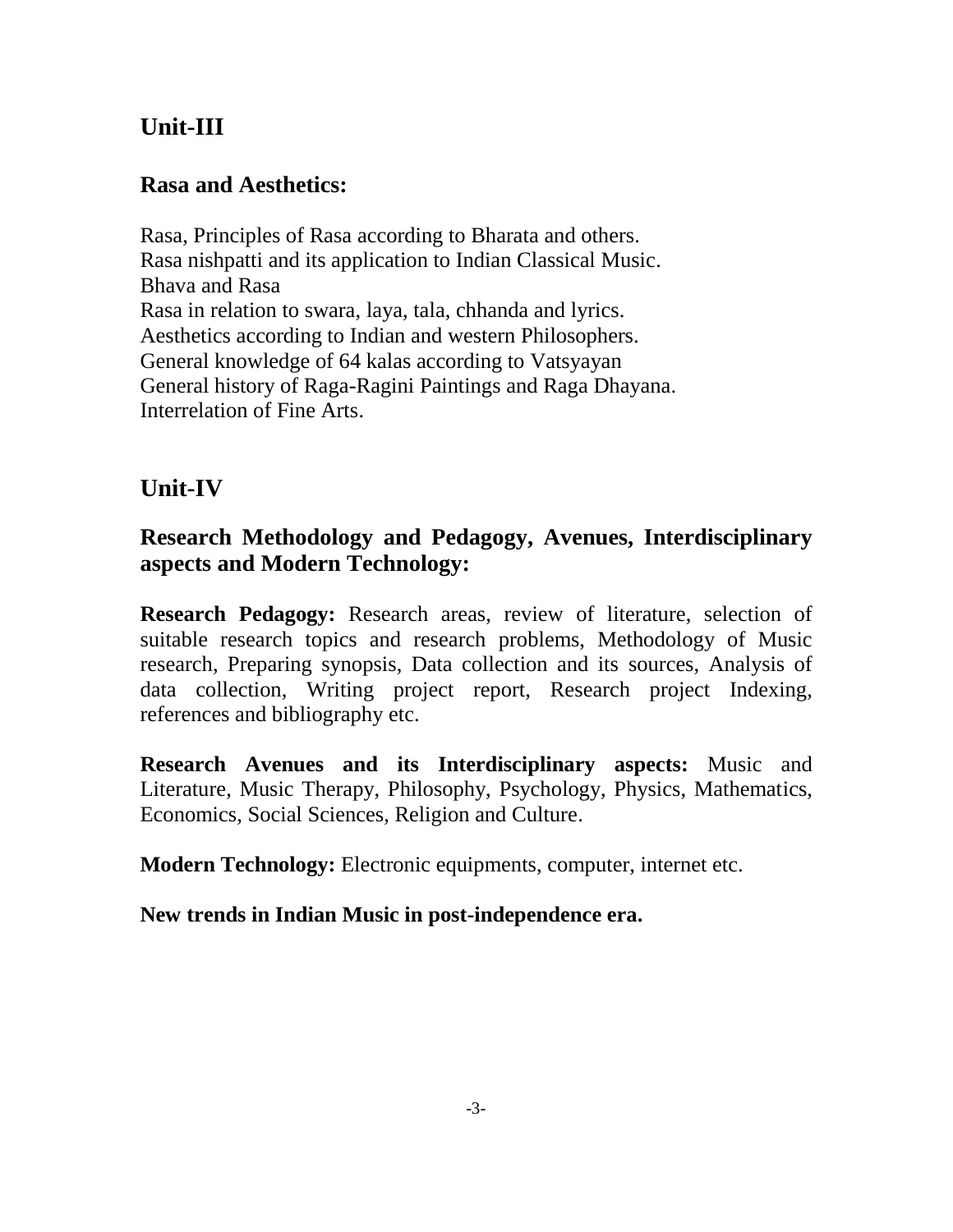# **HINDUSTANI MUSIC (VOCAL, INSTRUMENTAL AND MUSICOLOGY)**

#### **Unit-V**

#### **Applied Theory:**

Detail study of Sangeet Utpatti; Musical scales (Indian and western); Detail study of Gram, Murchchhana and Chatussarna; Jaati Lakshana, Jaati Bhed, concept of Raag, Raag-Lakshan.

Classification of Raag: 1) Gram Raag and Deshi Raag Classification 2) Male Raag classification 3) Thaat Raag classification 4) Shuddha, Chhayalag and Sankeerna Raag classification 5) Raag-Raagini classification 6) Raagang classification; Time theory of Raagas; Placement of shuddha and vikrit swaras on shruties in Ancient, Medieval and Modern Period; Description of popular Raagas and Taalas; Notation systems of Hindustani, Karnataka and Western Music; Merits and demerits of a vocalist (Gayak); Remix, Fusion, Orchestra, Coir and Acoustic; Comparative studies of Hindustani and Karnatak Swaras and Taalas; Karnatak names of Popular Hindustani Ragas; Knowledge of different Layakaaries such as dugun, Tigun, Chaugun, Aad, Kuad and Viaad.

#### **Unit-VI**

### **History of Indian Music, contribution of Musicologists and their textual tradition:**

Study of the Historical Development of Hindustani Music from Vedic to Modern period;

Ancient Medieval and Modern Musicologist and Scholars:- Bharat, Naarad, Matang, Someshwardev, Jagdekmall, Nanyadev, Sharangdev, Parshwadev,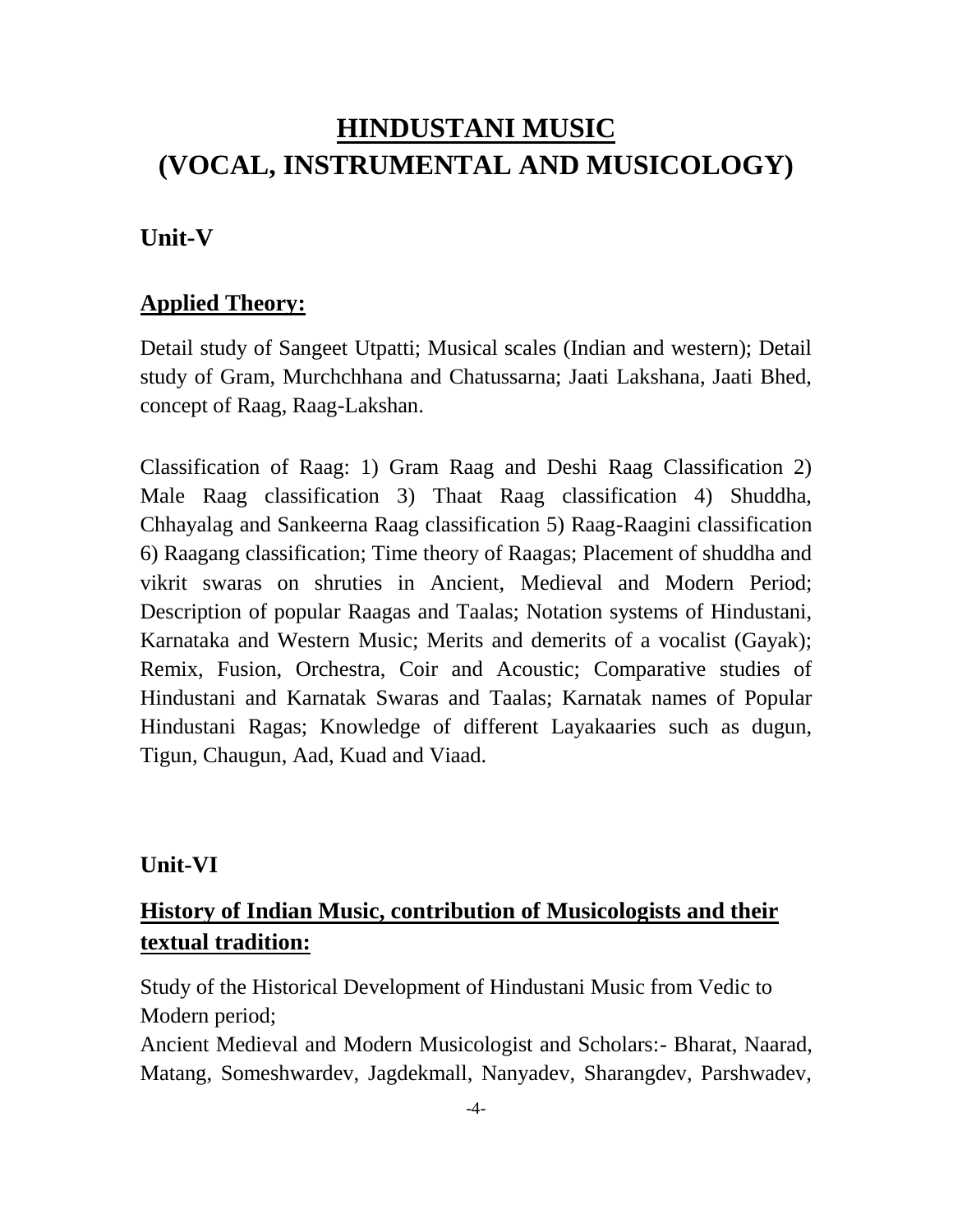Sudhakalash, Maharana Kumbha, Ramamatya, Damodar Pandit, Pt. Ahobal, Shriniwas, Hridyanarayana, Vyankatmakhi, Pt. Vishnu Digambar Palushkar, Pt. Vishnu Narayan Bhatkhande, Pt. Vinayak Rao Patwardhan, Pt. Omkarnanath Thakur, Acharya Birhaspati, Thakur Jaidev Singh, Sharachchandra Shridhar Paranjape, Bhagwat Sharan Sharma, Dr. Prem Lata Sharma, Dr. Subhadra Choudhary, Prof. R.C. Mehta, Prof. Pradeep Kumar Dixit.

Study of ancient, Medieval and Modern Treatises in Indian Music like Natya Shastra, Nardiya Shiksha, Sangeet makarand, Brihaddeshi, Manasollaas, Sangeet Chudamani, Bharat Bhashya, Sangeet Ratnakar, Sangeet Samaysar, Sangeetopanishatsaaroddhar, Sanageet Raj, Swaramalekalanidhi, Sangeet Darpan, Sangeet Paarijaat, Raga Tatvavibodh, Hridaya Kautuk, Hridaya Prakash, Chaturdandi Prakashika, Sangeet Chintamani, Pranavbharati etc.

Contribution of Western Scholars to Indian Music:

Capt. N.A. Willard William Johnes, Capt. C.R. Day, E. Clements, Fox Strangwayes, H.A. Popley & Alain Danielou.

#### **Unit-VII**

#### **Compositional forms and their evolution:**

Prabandh, Dhrupad, Dhamaar, Saadra Kheyaal, Tarana, Trivat, Chaturang, Sargam Geet, Lakshan Geet, Raagmaala etc. Thumri, Dadra, Tappa, Hori, Kajri, and Chaiti etc. Light Music: Geet, Gazal and Bhajan etc. Firozkhani Gat, Maseetkhani Gat, Razakhani Gat and Zafarkhani Gat and its kind. Jaati, Javali, Kriti, Tillana, Raagam, Taanam, Pallavi.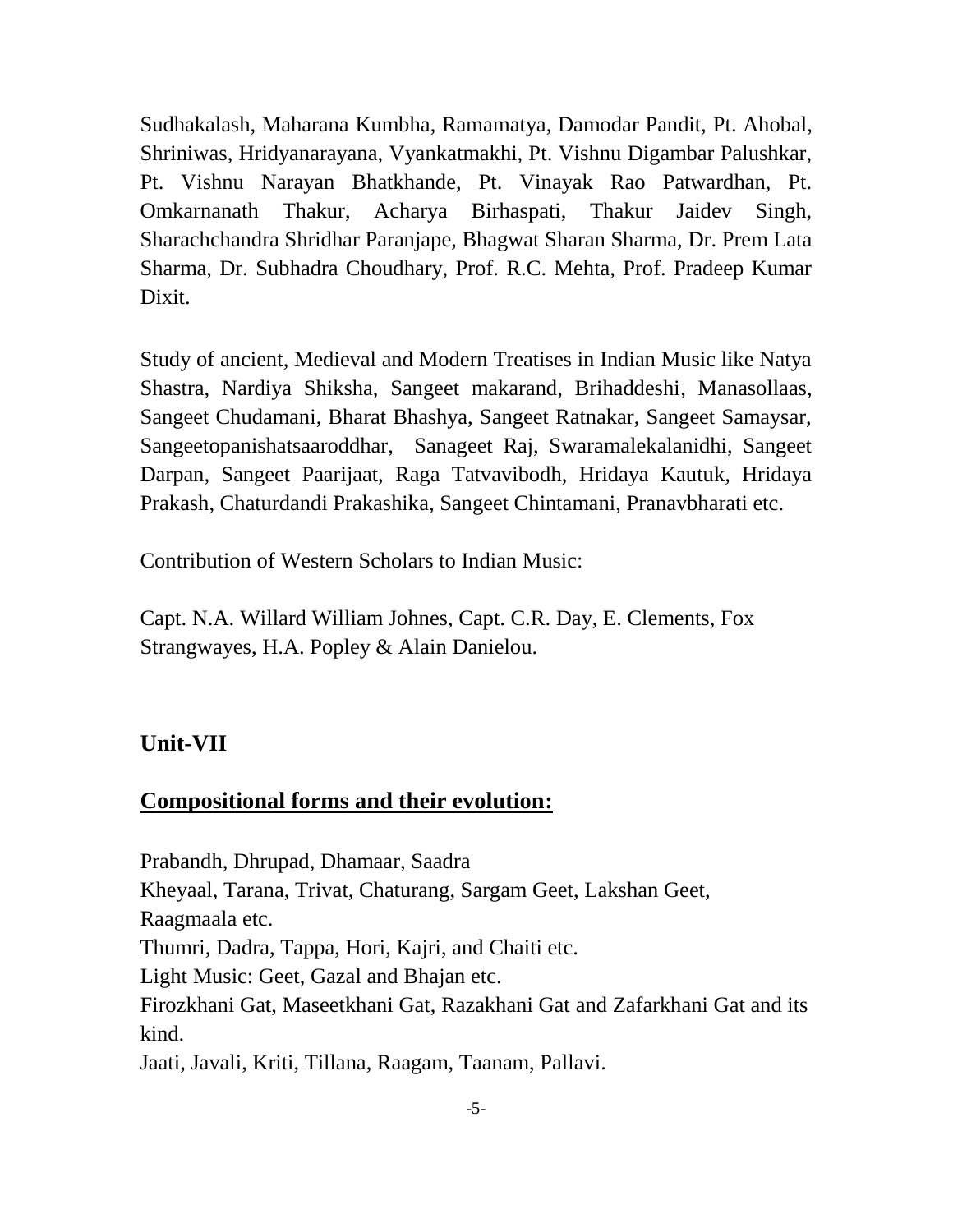Origin, development and presentation of above said vocal and instrumental compositions Popular artists in the field of abovesaid forms.

#### **Unit-VIII**

#### **Musical Instruments and its Classification**

Classification of Indian Musical Instruments in Ancient, Medieval and Modern period

Different types of Veenas in ancient period

Tat - Sitar, Sarod, Violin, Dilruba, Israj, Santoor, Tanpura, Surbahhar, Guitar.

Ghan - Jaltarang, Ghatam, Morsing, Chipali, Manjeera, Jhanjh, Kartal

Sushir - Flute and its varieties, Shehnai**,** Nagaswaram**,** Harmonium

Avanaddha - Pakhawaj, Tabla, Mridangam, Kanjira, Khol, Chang, Nakkara, Duff, Hudaka, Dholak.

Origin, evolution, playing techniques and famous artist of these Instruments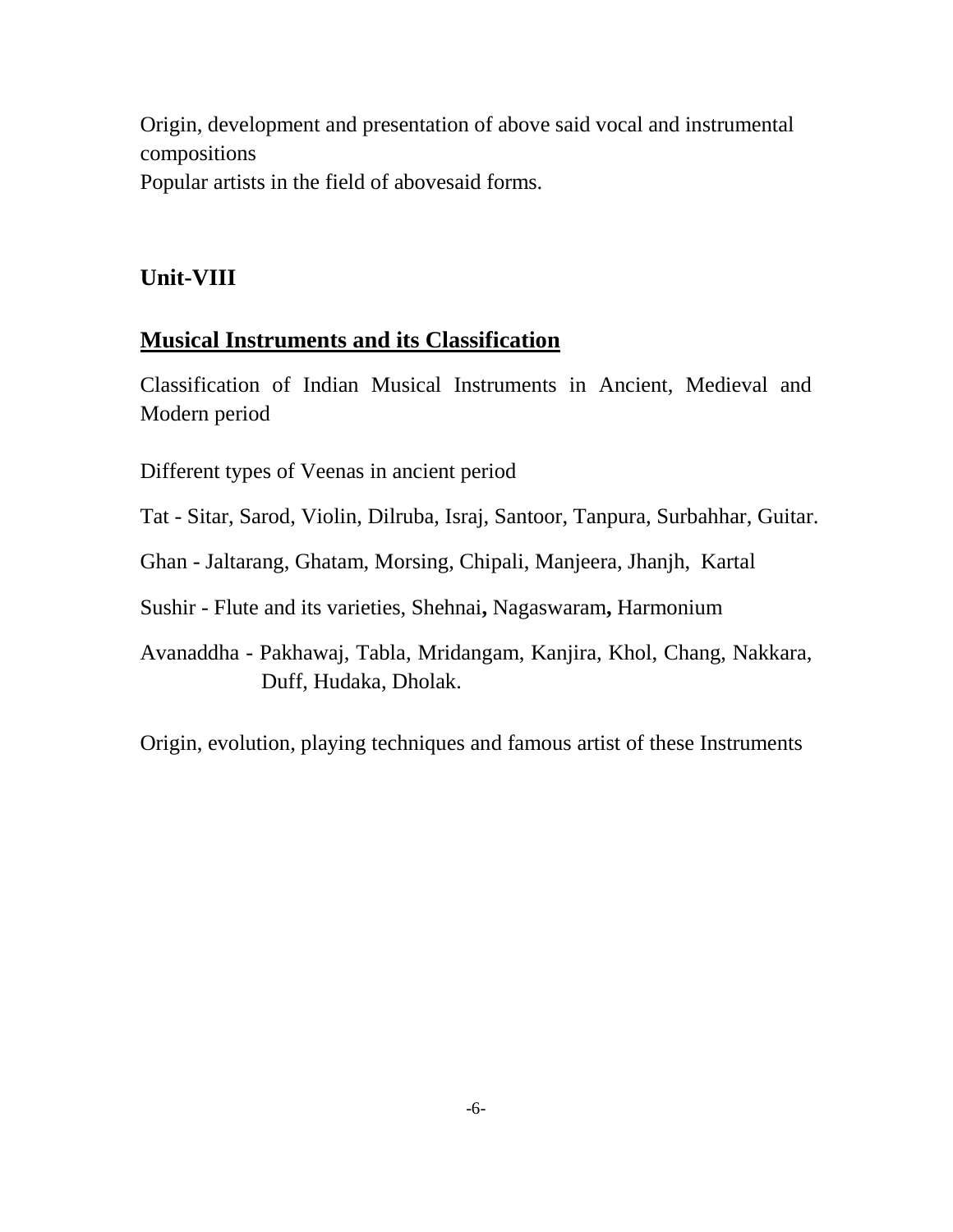## **Unit-IX**

#### **Contribution of composers / performers to Indian Music:**

Tansen, Haridas, Gopal Nayak, Sadarang, Pandit Balkrishna Bua Ichalkaranjikar, Pandit Vishnu Digambar Palushkar, Pandit Vishnu Narayan Bhatkhand, Ustaad Faiyaz Khan, Ustad Bade Gulam Ali Khan, Ustad Nisaar Hussain Khan, Pandit Omkar Nath Thakur, Pandit Vinayak Rao Patwardhan, Pandit Naryan Rao Vyas, Pandit C.R. Vyas, Pandit Krishna Rao Shankar Pandit, Pandit Mallikarjun Mansoor, Smt Gangubai Hangal, Kesar Bai Kerkar, Abdul Kareem Khan, Heerabai Barodekar, Suhasini Koretkar, Bade Ramdas, Siddheswari Devi, Begham Akhtar, Shobha Gurtu, Girija Devi, Savita Devi, Moghubai Kurdikar, Kishori Amonkar, Pandit Kumar Gandharv, Pandit Jasraj, Pandit Balvant Rai Bhatt. Pt. Ramashraa Jha.

Asad Ali Khan, Pt. Lal Mani Mishra, Abdul Halim Zafar Khan, Ali Akbar Khan, Sharan Rani, Amjad Ali Khan, Anath Lal, Panna Lal Ghosh, Vijay Raghav Rao, Ragunath Seth, Hari Prasad Chaurasia, Ahmad Jaan Thirakava, Pt. Samta Prasad, Kishan Maharaj, Kudau Singh, Paagal Das, Brij Bhooshan Kabra, Vishwa Mohan Bhatt, Shiv Kumar Sharma, Bhajan Sopori, M.S. Gopal Krishnan, V.G. Jog, N. Rajam, Appa Jalgaonkar, Mehmood Dhaulpuri.

Recipient of Bharat Ratna:-

M.S. Subbhalakshmi, Pt. Ravi Shankar, Utsad Bismillah Khan, Lata Mangeshkar and Pt. Bhim Sen Joshi.

Purandar Das, Shyam Shastri, Mutthuswami Dixitar, Tyagraja, Swathi Tirunal

Bach, Beethoven, Mozart, Yahudi Menuhin,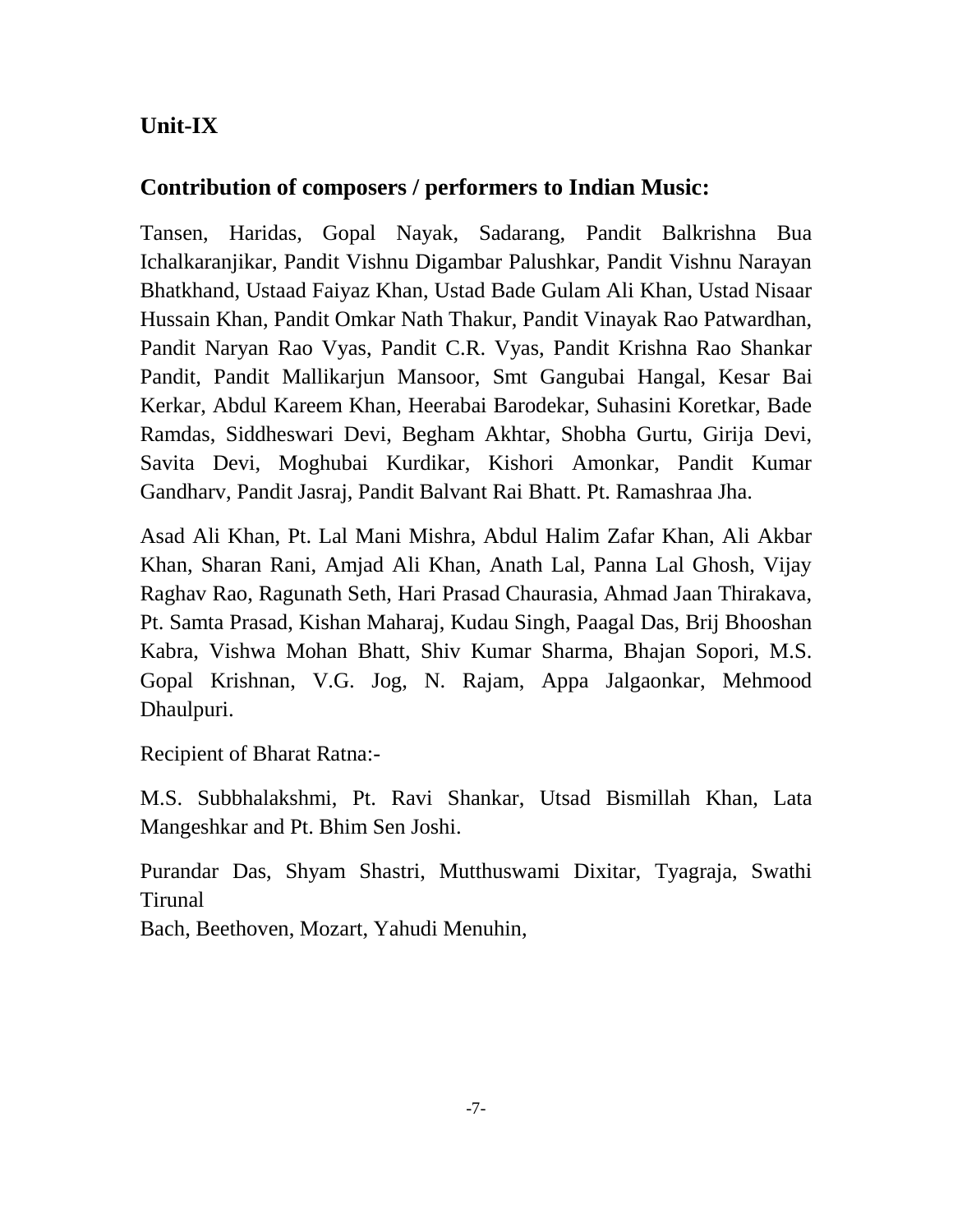# **Unit-X**

# **Gharna and Institutional System and conferences of Hindustani Music:**

General study of origin and development of Gharana.

Institutionalised system and their contribution to Hindustani Music.

Four baanies of Dhrupad and its importance to Hindustani Music.

General study of various Gharanas of Dhrupad Kheyal and Instrumental Music.

Special features of Gharanas in vocal and Instrumental Music and its famous artists.

Purab and Punjab Angas of Tumari.

Important music conferences in India.

National and International awards in the field of music.

Contribution of Music educational institutes Akademies, Prasar Bharati, Song and Drama Division and Film in Indian Music.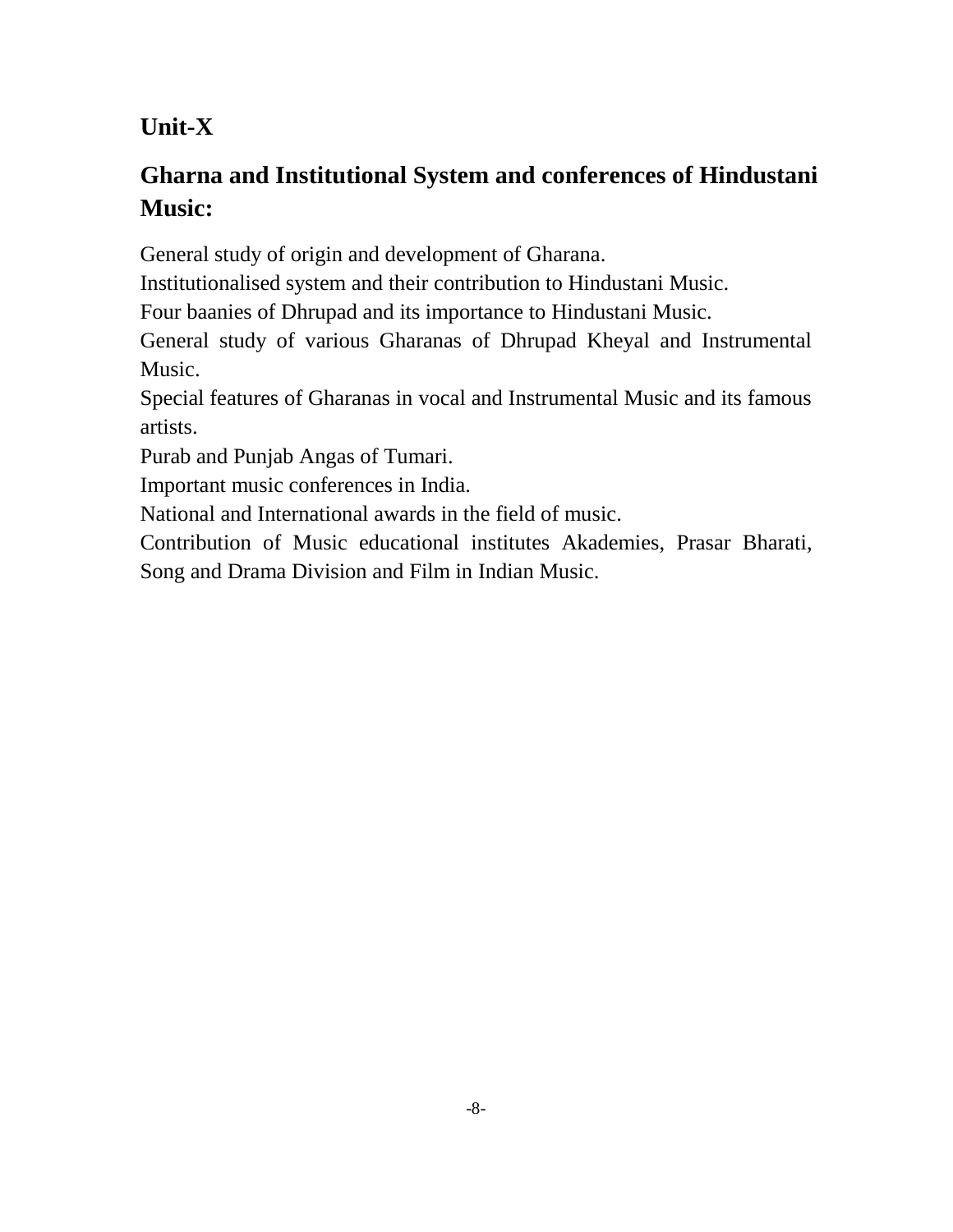# **KARNATAKA MUSIC**

#### **Unit-V**

### **Applied Theory:**

Musical scales (Indian & Western), Suddha and vikrita svaras , Sruti in ancient, medieval & modern period, Detailed study of grama, murchanajaati , Jaati lakshana in ancient period , Concept of Raga, Classification of Raga from ancient to modern period, Ragalakshana-s of popular ragas, Mela - Janya system, Katapayadi and Bhuta sankhya, Janya- Raga classification, Ancient-Palai-Pan system, 22 Srutis & their distribution among Swaras and Ragas, Suladi sapta Tala- s, Scheme of 35 Talas, Tala dasa pranas, Marga and Desi talas, Talas of Tirupugazh, Shadangas and Shodasangas, important Ragas and Talas of Hindustani music. Notation systems in Hindustani, Karnatak and Western music (Staff Notation). Voice culture, Orchestration and Acoustics.

### **Unit–VI**

# **Historical perspective of music- Contributions of Scholars, Musicologists, Musical concepts in Treatises:**

Narada - Naradiya siksha, Sangita makaranda; Bharata - Natya sastra; Dattila-Dattilam, Matanga – Brihaddesi; Someshwara – Manasollasa; Parsvadeva - Sangita Samayasara; Sarangadeva - Sangita Ratnakara, Simhabhupala; Nanyadeva- Bharata Bhashyam; Lochana kavi - Raga Tarangini; Jagadekamalla - Sangita Chudamani; Vidyaranya - Sangita Sara, Ramamatya - Swaramelakalanidhi; Rana Kumbha - Sangita Raja; Somnatha - Raga Vibodha, Ahobala - Sangita Parijata; Govinda Dikshita - Sangita Sudha; Venkatamakhi - Chaturdandi Prakasika; Tulaja - Sangita Saramrita ; Govinda Acharya - Sangraha Chudamani; Subbarama Dikshitar - Sangita Sampradaya Pradarsini; Abraham Panditar - Karunamrita Sagaram;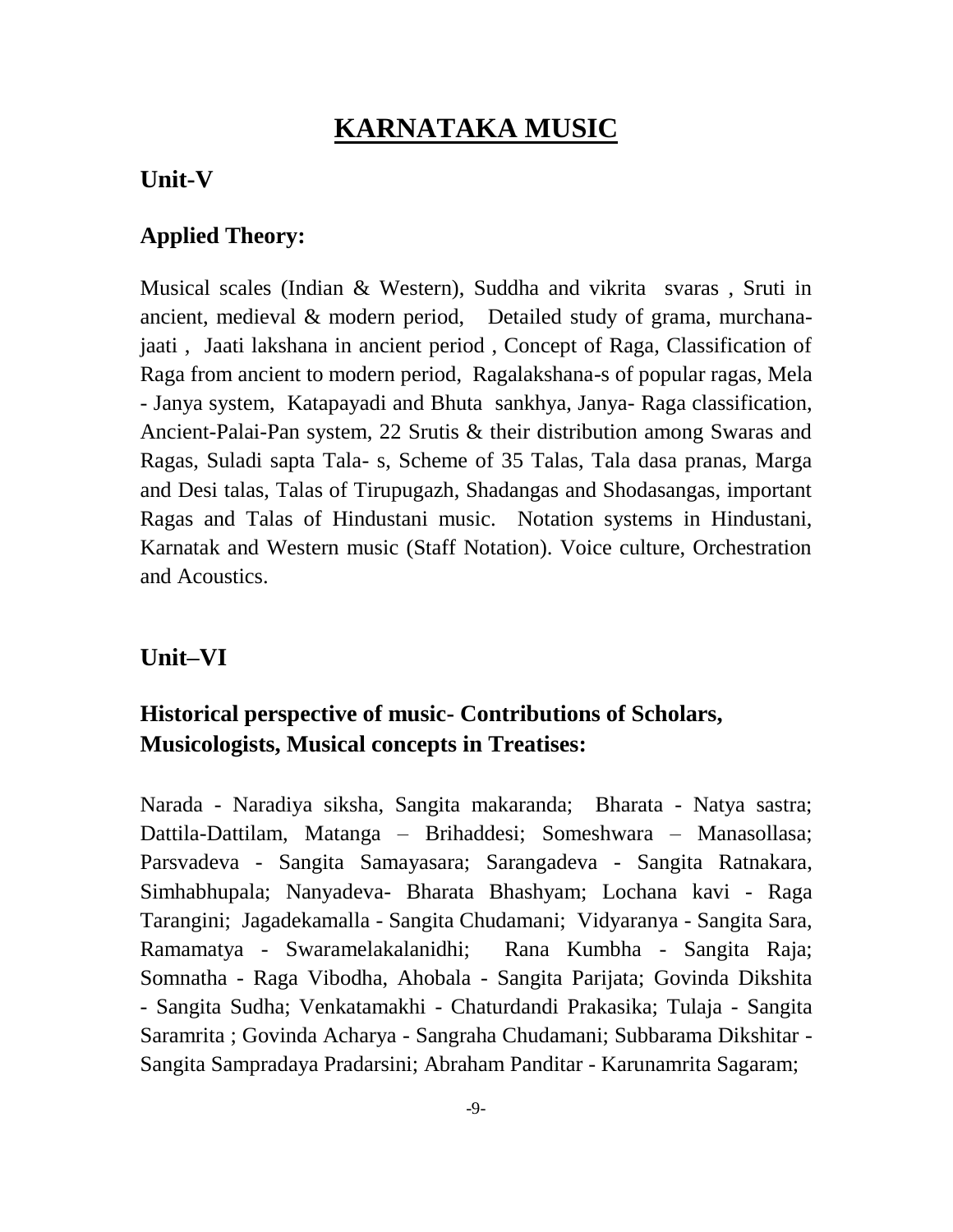Nadamuni Panditar - Swara Prastara Sagaram; Atoor krishna Pisharoti - Sangita Chandrika.

References to Musical concepts in Silappadikaram, Sangam Texts, Panchamarabu,

Tala Samudram, Mahabharata Chudamani, Yazhnool and other important texts in Tamil, Telugu, Kannada and Malayalam.

### **Musicologists**

V.N.Bhatkhande, V.D.Paluskar, Swami Prajnanananda, B.C.Deva, P. Sambamurthy, S.Seetha, V.Raghavan, Premalata Sharma, R.Satyanarayana, T.S.Parthasarthy, N.Ramanathan, S.A.K. Durga, Balantrapu Rajanikantarao, R.C Mehta & their works .

Contribution of western scholars to Indian Music; Curt Sachs, N.A.Willard, William Jones, C.R.Day, E.Clements, Fox Strangways, H.A.Popley & Alain Danielou.

# **Unit-VII**

### **Compositional forms and their evolution:**

Origin and development of Prabandha, Gitam, Swarajati, Jatisvarm, Tanavarnam, Padavarnam, Kirtana, Kriti, Padam, Javali, Tillana, Ragam - Tanam - Pallavi, Niraval, Kalpanasvara, Tevaram, Divyaprabandham, Tiruppugazh, Thaya, Ragamalika, Viruttam, Dandakam, Churnika, Sloka, Daru, Ashtapadi, Tarangam, Thiruvaimozhi, Thiruppavai, Chindu, Thiruvasagam, Group kritis.

Geya nataka-a, Nritya nataka-s

Hindustani musical forms Dhrupad, Dhamar, Khayal, Thumri, Tappa, Tarana, Trivat, Chaturang, Vrindgan.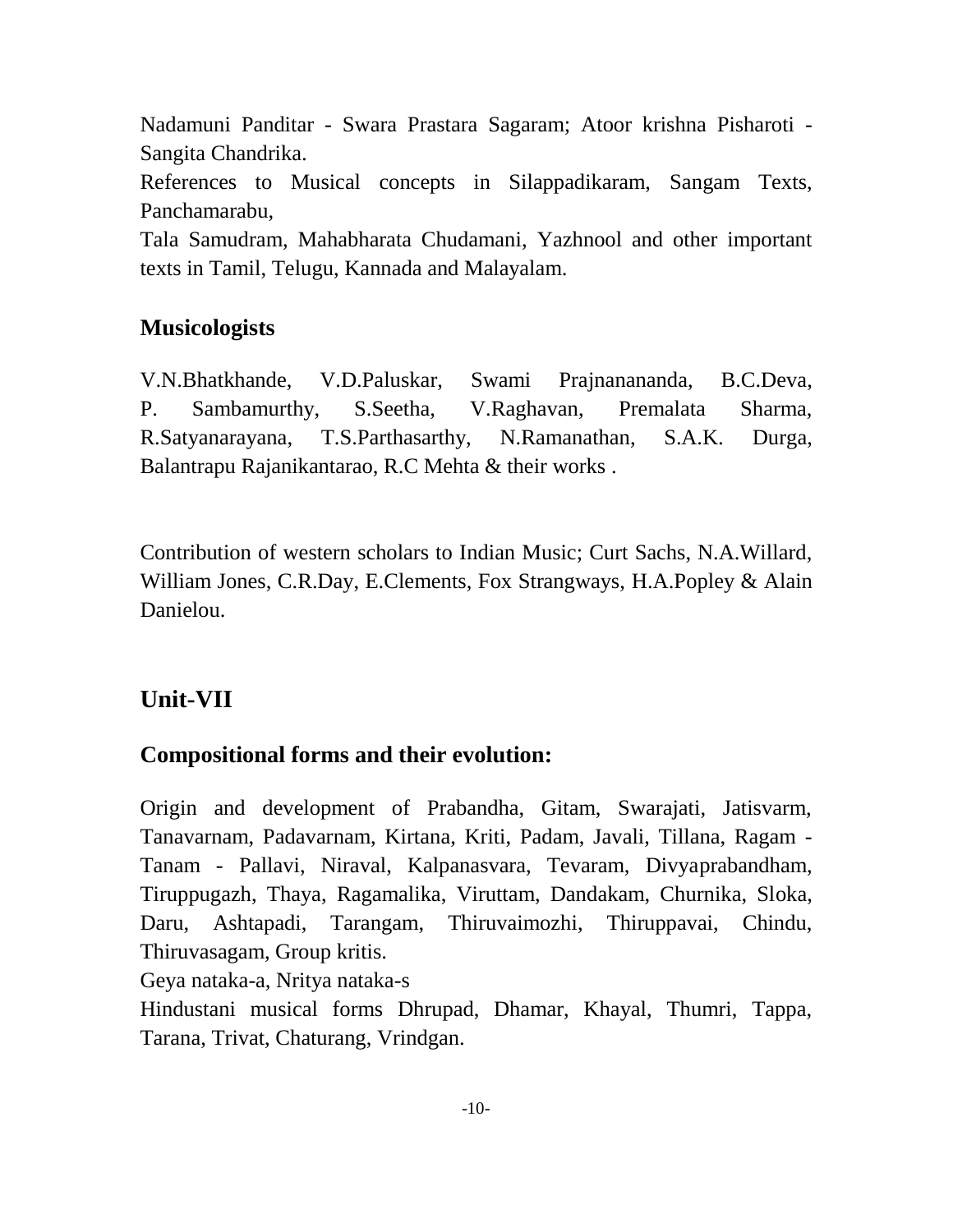# **Unit-VIII**

# **Music Instruments of India:**

Indian concept of classification of music Instruments.

Origin, Evolution, Structure and playing Technique of Veena, Tambura, Violin, Chitra Vina, Viola, Mandolin, Flute, Nadasvaram, Pancha mukha vadyam, Mridangam, Tavil, Kanjira , Dappu, Chenda, Maddalam,Timila, Jaltarang, Ghatam, Morsing, Chipla, Jalra, Kartala and other Tala instruments.

Outline knowledge of - Sitar, Sarangi, Sarod, Shehnai, Tabla, Pakhwaj, Piano, Guitar, Clarionet.

# **Unit-IX**

# **Contribution of Composers / Performers to Music (Indian and Western):**

Tevaram, Alwars, Jayadeva, Dasa Kuta, Purandara Dasa, Annamacharya,

Tallapaka composers, Bhadrachala Ramadasa, Arunagirinathar, Muthutandavar, Marimuttupillai, Arunachala Kavirayar, Sangeeta Mummurthy viz.,Syamasastry, Tyagaraja, Muttuswami Dikshitar, Swati Tirunal, Gopalakrishna Bharati, Tanjore Quartette, Patnam Subramanya Iyer and other prominent post Trinity composers.

Ariyakudi Ramanuja Iyengar, Musiri Subrahmanya Iyer, G.N Balasubramaniam,

Maharajapuram Vishwanatha Iyer, Semangudi Srinivas Iyer, Chembai Vaidyanatha Bhagavatar,

K.V Narayana Swamy, M.D Ramanathan, R.K Srikanthan, M.Balamurali Krishna, M.S.Subbalakshmi, D.K. Pattammal, M.L.Vasantkumari, Brinda, Mukta and other prominent vocalists.

Karaikudi Samba Siva Iyer, Veena Dhanammal, S.Balachander, Mysore Doraiswami Iyengar, S.Balachander, ChittiBabu, Mysore Chowdiah, Lalgudi Jayaraman,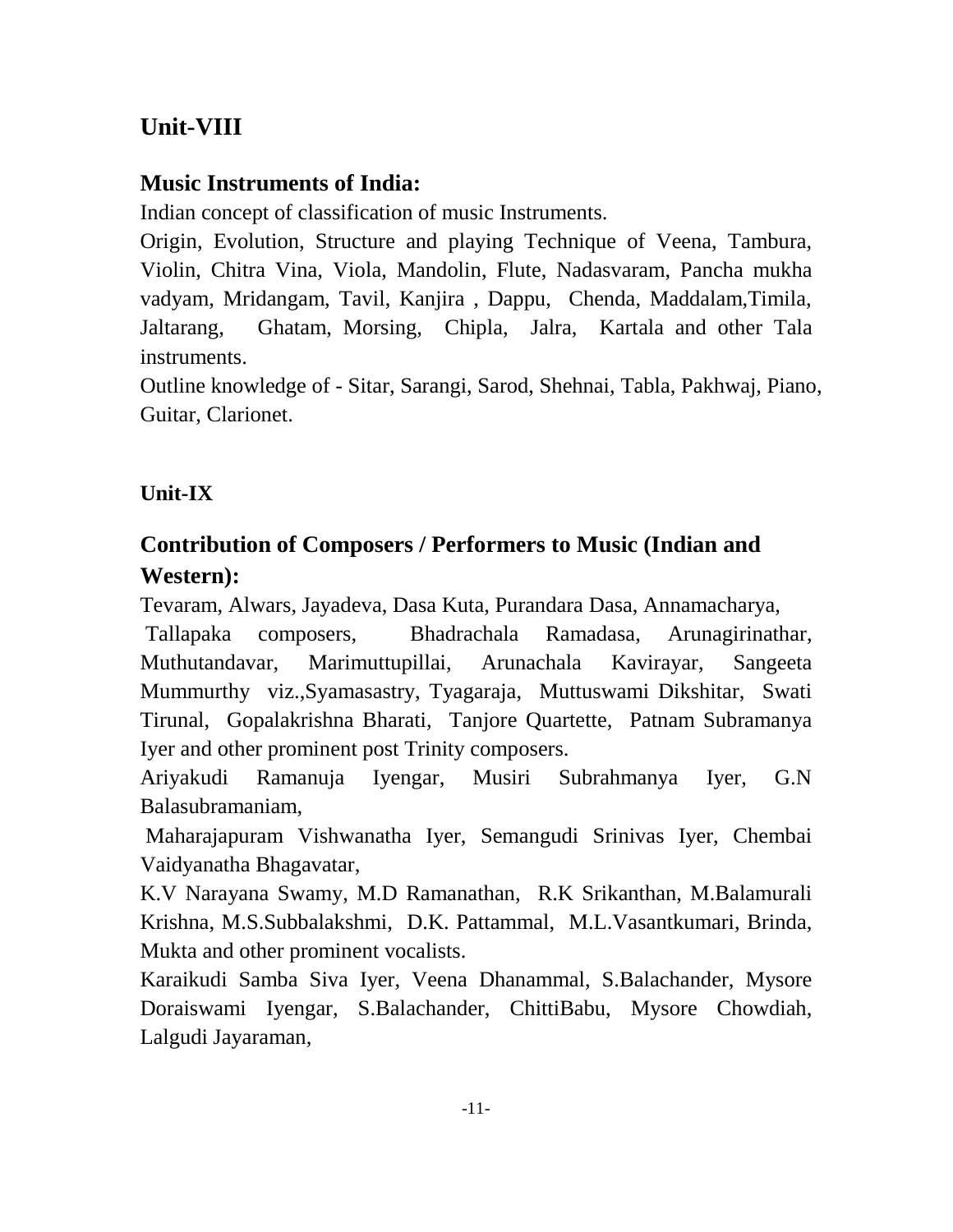Dwaram Venkataswami Naidu, T.N.Krishnan, M.S.Gopalakrishnan, Sarabha Sastri, T.R.Mahalingam, N.Ramani, Sheikh Chinna Moulana, Amabalapuzha Brothers,

Namagiri Pettai Krishnan, Palghat Mani Iyer, Palani Subramaniam, Viku Vinayakram, Harishankar and other prominent musicians of Veena, Violin, Flute, Nadaswaram, Mridangam, Ghatam and Kanjira.

# **Unit-X**

# **Prominent Banis, Music training, Education and Propagation:**

Merits and limitations of Gurukula sampradya, Institutional training and Academic teaching system in Universities

Nagasvaram Bani - Tanjavur style, Mridanga Bani - Tanjavur, Pudukkotai and Palakadu Styles, Banis of Dhanammal School, Ariyakudi, Musiri, GNB, Maharajapuram, Chembai and Semmangudi.

Styles of Music Trinity and analysis of their Ragas, Compositions with various musical versions.

Music propagation through Music academies, Prasar Bharati, Song and Drama Division, Films, Music festivals like Tiruvaiyaru, Chembai, Melattur etc.

Influence of other music systems on Karnatak music - Hindustani and Western.

National and International Awards in Music.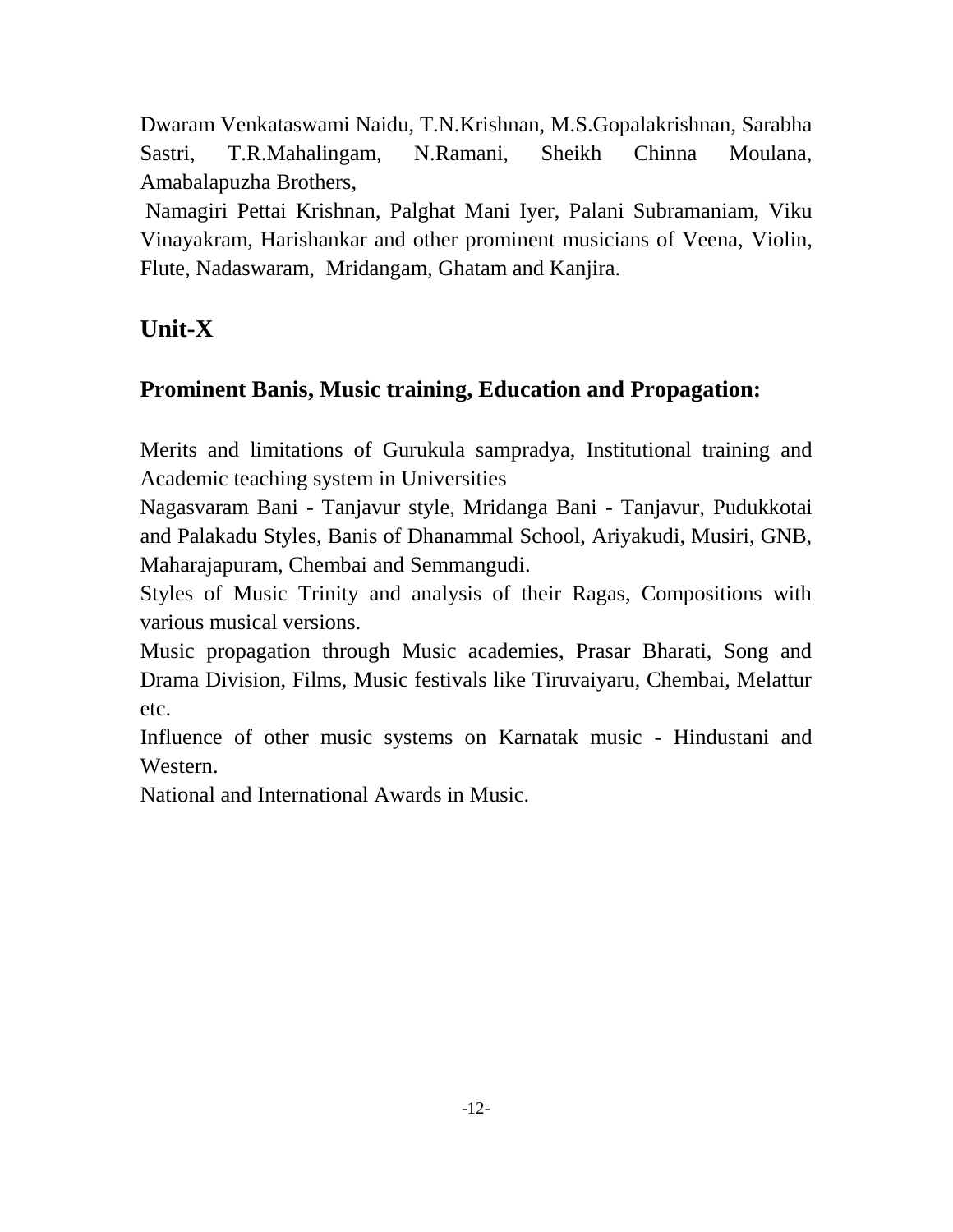# **PERCUSSION**

# **Unit-V**

# **Applied Theory – Taal & Avanadhavadhya:**

Description and playing techniques of Varna's and their combinations in Tabla and Pakhwaj instruments. Ten Pranas of Taal (detailed study). Detailed study of Margi and Deshi Taal system (Paddhati), knowledge of Karnataka Taal system: Detailed knowledge of Uttar Bhartiya Taal Padhati and Taalas used in Uttar Bhartiya Sangeet. A brief knowledge of Taalas used with Rabindra Sangeet.

Laya and Layakari. Detailed knowledge of Hindustani and Karnatak taal notation system.

Brief knowledge of staff notation system.

Tabla accompaniment with vocal, (classical, semi-classical music) instrumental music and Kathak Dance.

Relationship between Taal and Chhand, Knowledge of composing Tihaies of different matras.

Detailed knowledge of Tihai--Damdar, Bedam, Nauhakka and chakradar Tihaies.

Mathematical calculation of chakradar- (Sadharan, Firmaishi and Kamali chakradar).

Difference between Chakradar Gat, Chakradar Tukada and Chakradar Paran.

The Chakra of Thirty two tihaies describe by Acharya Brihaspati.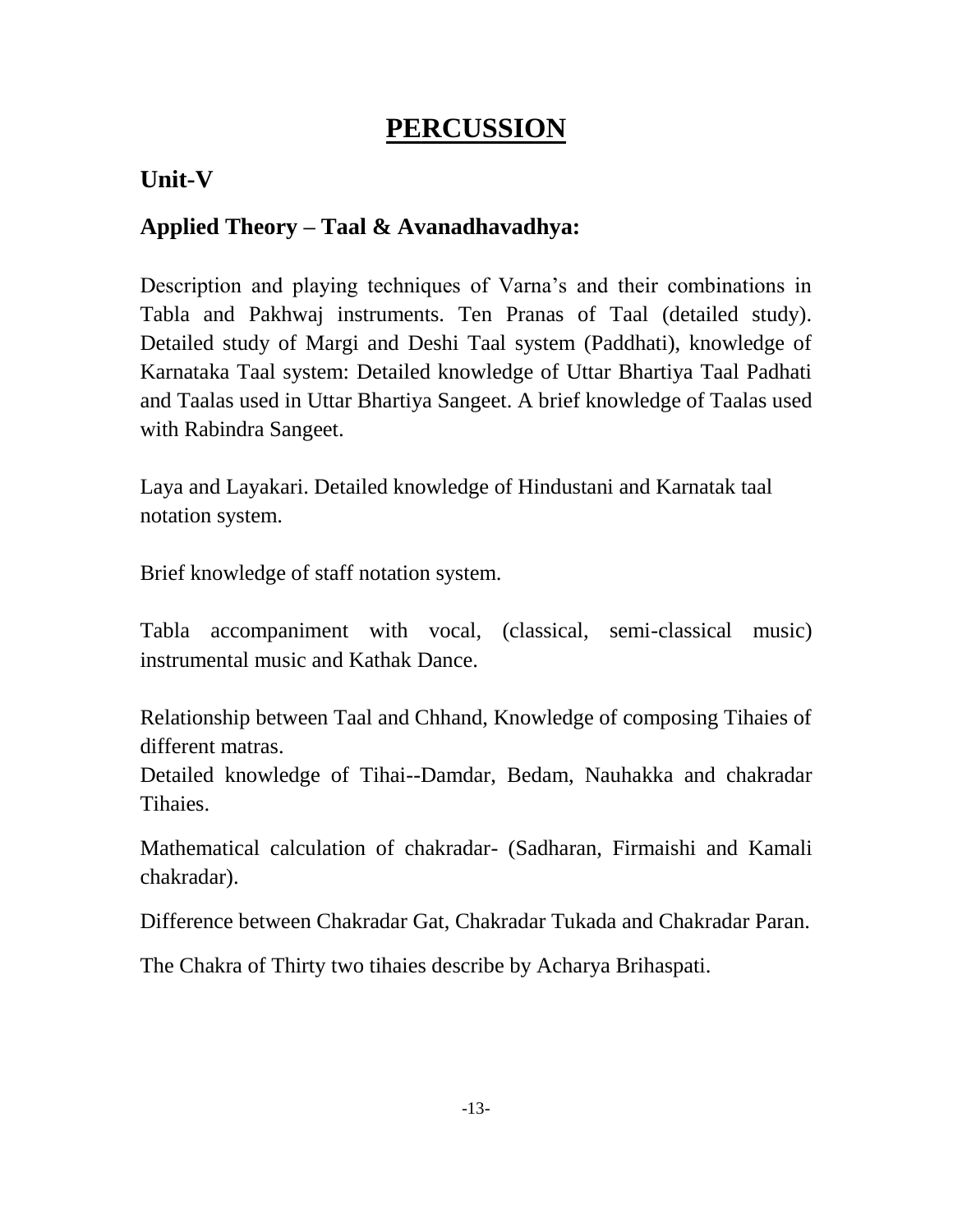#### **Unit-VI**

#### **History of Music, Treies and Controbution of Musocoligist:**

Bharat, Sharangdeva, Matang, Parashwadev Nanyadev, Ramamatya, Somnath, Damodar Pandit, Ahobal, Venkatmakhi, V.N. Bhatkhande, V.D. Paluskar, Pundarik Vitthal, Dr. Subhadra Chaudhary, Nikhil Ghosh, Madhukar Ganesh Godbole, Swami Pagal Das, Purshottam Das Pakhawaji, Girish Chandra Shrivastava, BhagawatSharan Sharma, Prof. Sudhir Kumar Saxena, Dr. Aban Mistry, Dr. Yogmaya Shukla, Arvind Mulgaonkar, Sudhir Mainkar, Dr. Arun Kumar Sen, Chhote Lal Mishra.

#### **Detailed study of the following texts:**

Natya Shastra, Sangeet Ratnakar, Bruhad Deshi, Sangeet Samyasar Sangeet Raj, Ashtottar Shat Taal, Lakshanam, Bhartiya Sangeet Vadya, Table Ka Udagam Vikas avam Vadan Shailiyan, Bhartiya Talon Ka Shastriya Vivechan, Pakhawaj avam Table ke Gharane avam, Parmparayen, Taal Kosh, Tabla Vadan Kala avam Shastra, Tabla, Bhartiya Taal Men Anekata Mein Ekta, Aesthetics of Tabla, Tabla Puran, Taal Vadya Parichaya, Tabla Granth Manjusha, Laya Taal Vichar Manthan, Tabla Vadan Mein Nihit Saundaraya, Solo Tabla Drumming of North India, Tabla of Lucknow, Taal Vadya Shashtra, Bhartiya Sangeet Men Taal, Chand Avam Roop Vidhan.

#### **Unit-VII**

#### **Detailed study of Compositional Forms of avanaddha vadyas**

Definition of Bandish - expandable and nonexpendable compositions.

The aesthetics of bandishen. Importance of presentation of Bandishen

Detailed study of Theka, Peshkar, Quaida and its prastar (Paltas), Bant, Rela, Rau, Tukda, Mukhada, Gat and its various kinds, Rang-Rela, Fird, Paran,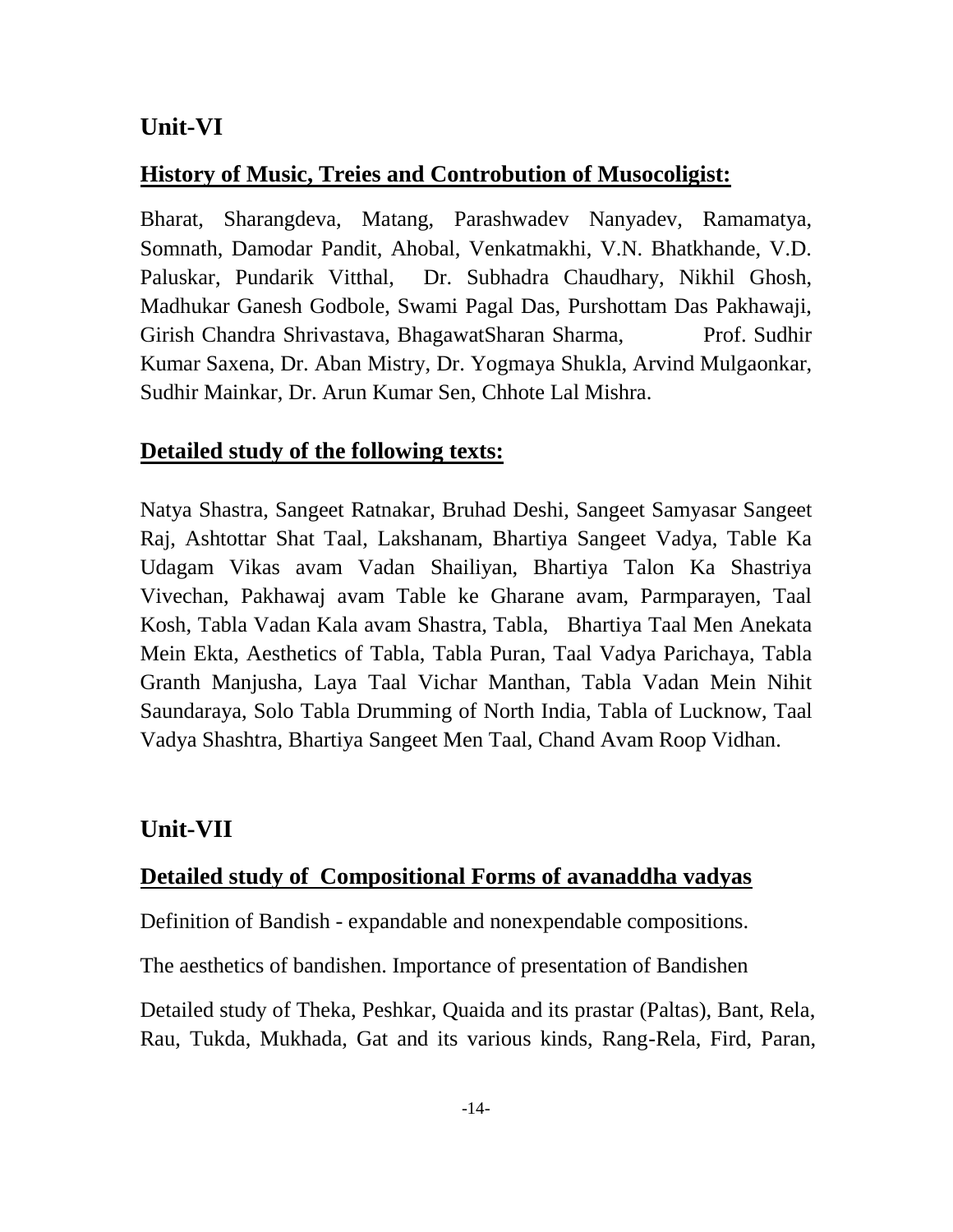Tihaies of various kinds. Gats and Quaidas of different Gharanas, Laggi-Ladi.

Study of different compositions popular in classical vocal, Semi-Classical and instrumental music:- Khayal, Masitkhani Gat, Raza Khani Gat, Thumari, Dadra, Tappa, Kajari, Chaiti, Dhrupad, Dhamar, Sadra, Jhoola, Bhajan, Gazal, Geet.

General Knowledge of compositions used in Kathak dance:- Aamad, Paran, Tatkar, Toda, Stuti Paran.

# **Unit-VIII**

# **Classification of Musical Instruments, descriptions of Musical Instruments from Ancient to present period in India.**

Classification of Indian Musical Instruments as per described by Bharat, Sharangdev and Dr. Lalmani Mishra.

Detailed study of Origin, Evolution, Structure and playing technique of the following instruments:-

- a) Tat Vadya:- Veena, Vichitra Veena, Naradiya Veena, Saraswati Veena, Rudra Veena, Sitar, Sarod, Sarangi, Violin, Dilruba, Israj, Santoor, Surbahar, Tanpura, Guitar, Eaktara, Dotara.
- b) Sushir Vadya:- Flute, Shehanai, Nagasvaram, Claronate, Algoza, Sundari, Maguti.
- c) Avanaddha Vadya:- Panav, Patah, Mirdang, Pakhawaj, Tabla, Mridangam, Tavil, Khanjira, Khol, Chenda, Chang, Upang, Duff, Nakkara, Dhol, Dholak, Sambal, Dholaki, Naal, Huddaka, Pung.
- d) Ghana Vadya:- Jal-Tarang, Nal-Tarang, Ghatam, Morsinq, Chipli, Jalra, Kartaal, Jhanjh, Manjira.

Popular percussion instruments used in Western Music:- Kittle Drum, Snare Drum, Bass Drum, Tenor Drum and other important percussions.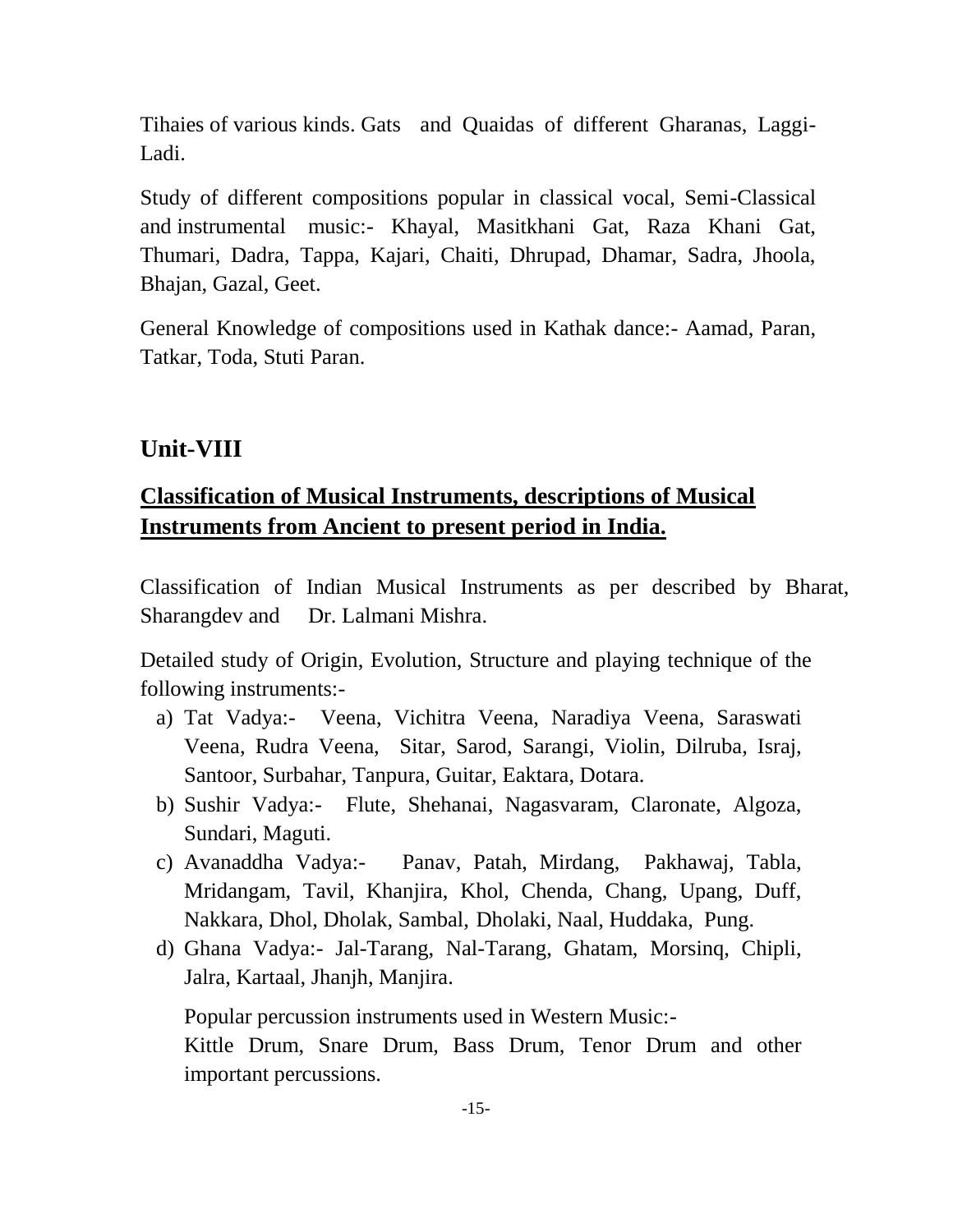# **Unit-IX**

### **Performer & Composers:-**

Tabla:- Natthu Khan, Modu Khan, Bakshu Khan, Abid Hussian Khan, Haji Vilayat Ali, Salari Khan, Chudiya Imam Baksh, Ram Sahay, Munir Khan, Habibuddin Khan, Ahmemadjan Thirukuwa, Amir Hussain, Jahangir Khan, Shekh Daud, Bade Munne Khan, Karamtullah Khan, Allarakha Khan, Gyan Prakash Ghosh, Nikhil Ghosh, Gama Maharaj, Kishan Maharaj, Kanthe Maharaj, Samta Prasad (Gudai Maharaj), Anokhe Lal Mishra, Bhai Gaitonde, Pandharinath Nageshkar, Suresh Talwalkar, Hashamat Ali Khan, Zakir Hussain and contemporary tabla and pakhawaj vizards & scholars.

Pakhawaj:- Kudau Singh Jodhsingh, Nana Panse, Ayodhya Prasad, Pagal Das, Chatrapati Singh, Arjun Sejwal, Madhav Rao Alkutkar, Sakhara Ram.

Nakkara Vadak:- Dilawar Khan, Aggan Khan.

Dholak Vadak:- Bafati Khan, Gulam Jafer, Dholki:- Vijay Chauhan.

### **Karntak Music:- Vocalists and Instrumentalists**

Bharat Ratan Subbalakshmi, S. Balchandar, Bal Muralikrishnan, Lalgudi Jairaman, T.N. Krishnan, Palghat Raghu, Palghat Mani Iyer, Umayalpuram Shivraman, U. Srinivasan, Vikku Vinayak Ram, Hari Shankar.

#### **North Indian Vocalist & Instrumentalist:-**

Allauddin Khan, Vilayat Khan, Ravishankar, Abdul Haleem Jafer, Balram Pathak, Nikhil Banerjee, Hafeez Ali Khan, Ali Akbar Khan, Amajad Ali Khan, V.G. Jog, D.K. Datar, N Rajam, Hari Prasad Chourasiya, Pannalal Ghosh, Bismillah Khan, Ali Hussain, Siddharam Jadhav, Krishna Rao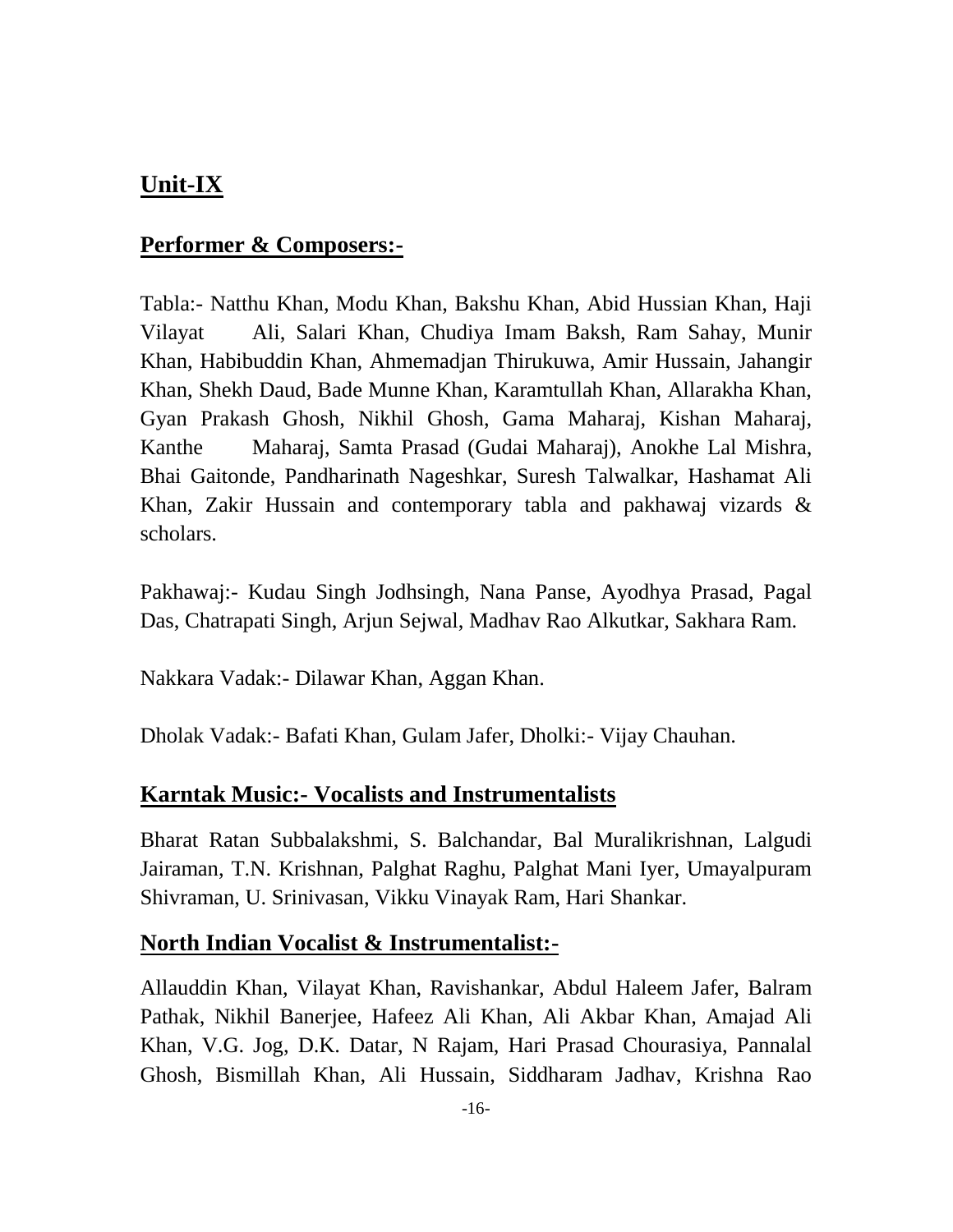Shankar Pandit, Mogubai Kurdikar, Kesar Bai Kerkar, Mallikarjun Mansoor, Abdul Karim Khan, Faiyaz Khan, Bhimsen Joshi, Gangubai Hangal Malini Rajurkar, Kishori Amonkar, Jas Raj, Kumar Gandharava and Aamir Khan.

## **Dancers:-**

Acchan Maharaj, Lacchu Maharaj, Sitara Devi, Gopi Krishna, Birju Maharaj, Durga Lal, Yamini Krishnamurty Sanyukta Panigrahi and Kalyani Kutti Amma.

All National and International Awardees in the field of Music, Dance, folk music and folk dances with special reference to percussion instrumentalists.

# **Unit X**

# **Detailed Study of Gharanas and Institutional System in Music**

Definition of Baaj & Gharanas.

Historical Evaluation & Developments of Gharanas of Tabla & Pakhawaj, Delhi Gharana, Ajarada Gharana, Farrukhabad Gharana, Lucknow Gharana, Benaras Gharana, Punjab Gharana, Nana Panase Gharana, Kudau Singh Gharana.

Varna Nikas (Playing Technique) in different Gharanas.

Main Characteristics of Peshkar, Quida, Rela, Gat, Tukada, Paran, Tihai, Chakradar & Laggi Ladi on the basis of Gharanas.

Importance and utility of Tabla & Pakhawaj in classical music, semi classical, sugam & film music.

Universities, Academies and other institutions, Renowned Professors, Gurus, Academicians, Administrators who are propagating music.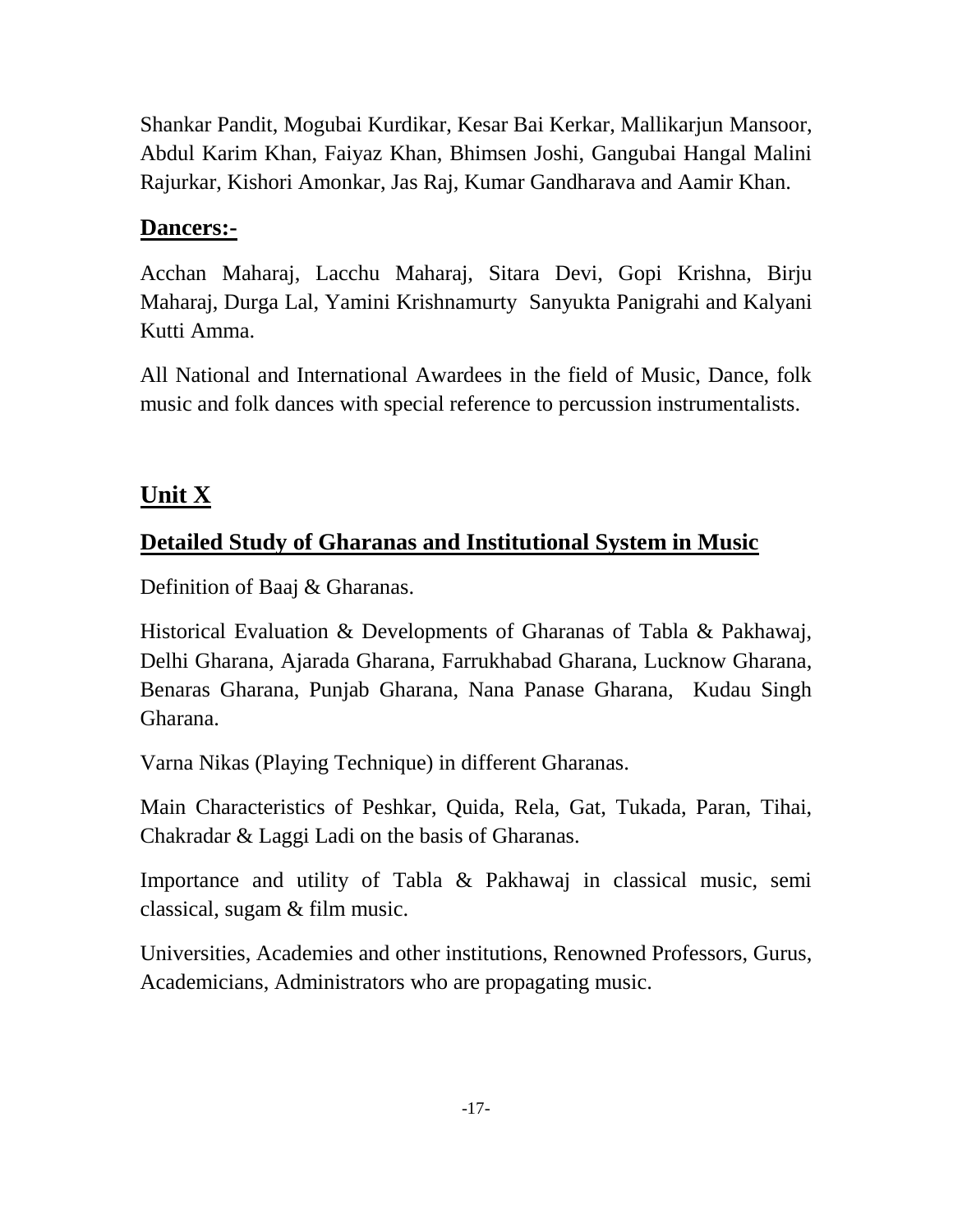# **RABINDRA SANGEET**

#### **Unit-V**

#### **Applied Theory:**

The Knowledge of round the clock ragas and raginis, the knowledge of talas, the knowledge of kirtana, baul and other folk songs of Bengal, the Knowledge of monsoon and vernal ragas and raginis, selected provincial songs, selected verses from the Vedas and upanisads frequently chanted by Tagore. Rabindra Nath Tagore specially created talas i.e., Jhampak (5 matra), Sasthi (6 matra), Rupakra (8 matra), Nabatal (9 matra), Ekadasi (11 matra), Nabapanchatal (18 matra). Mulgan and Bhanga Gan. Brahma sangeet by Tagore's. Tagore's poetic songs, (Kabyageeti), Vedic hymns (tuned by Tagore). Patriotic songs. Akarmatrik Notation system.

#### **Unit-VI**

#### **Historical Perspective of Music:**

Conversation between Tagore and eminent personalities of India and abroad. Western scholars on Tagore Music. 'Sangeet Chinta' full study of Tagore book. Influence of European music as a whole on Tagore. Influence of European Music and provincial tune. Tagore's creative journey in song writing and musical compositions. History of Anthology of Tagore songs. Basic knowledge in Indian classical music with special emphasis in Dhrupad, Kheyal, Tappa, Thumri. Knowledge of notation and tal (Indian and Western).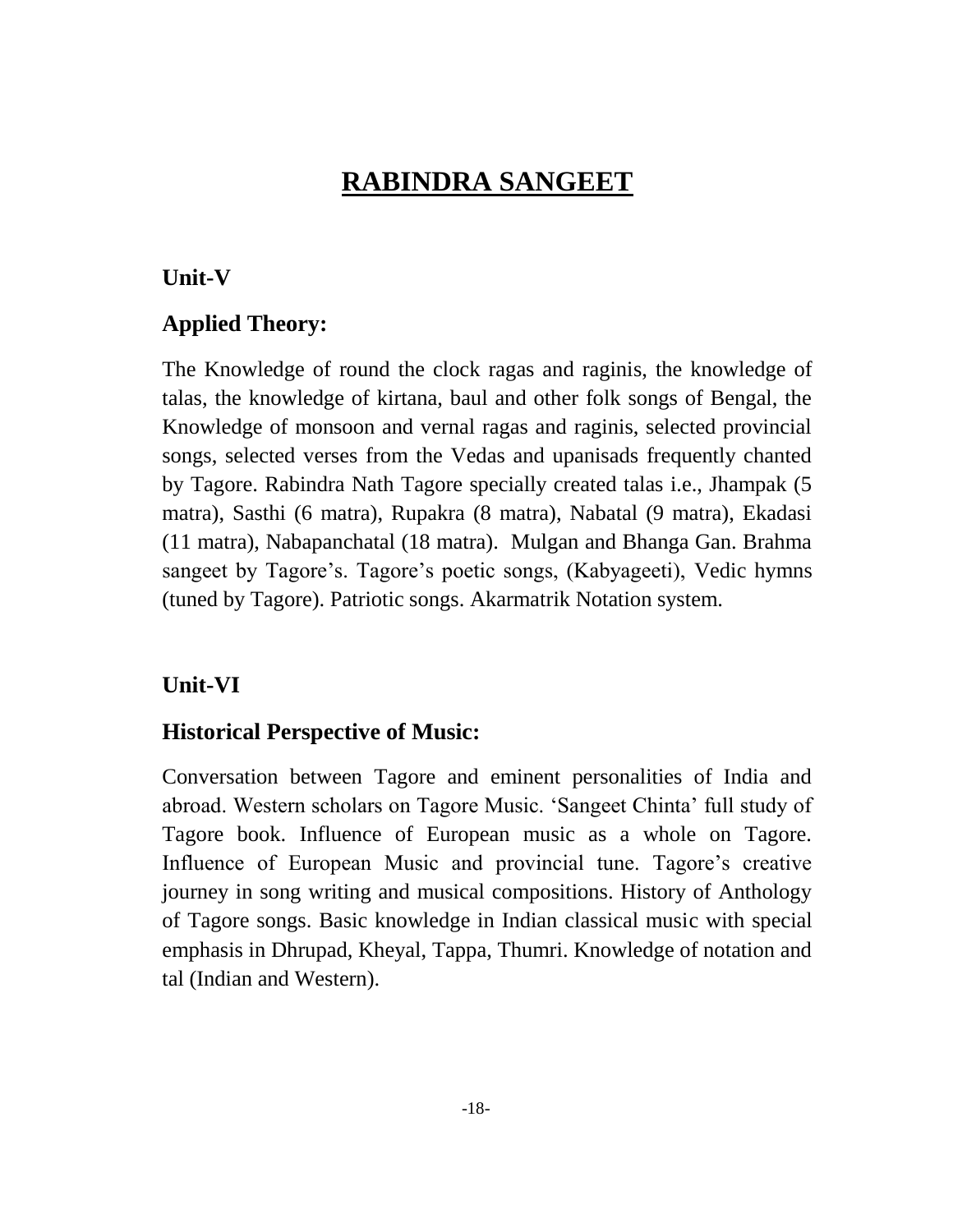### **Unit-VII**

#### **Composition forms and their evolution:**

Main forms for Rabindra Sangeet. Geetanjali and song offerings – a textual study. Biography of Tagore: The Music composer upto geetanjali era throughout Tagore's life. The music composer (second part) after geetanjali to 1941. Barsamangal, sarodotsav etc.

Aesthetic approach of Rabindranath Tagore through Rabindra Sangeet. Tagore's Philosophy of Music, Sahityer pathe, Sahitya, Sahityer Swarup. Tagore's vision of music in his early days. Concept of Tagore's musical philosophy as expressed in essays, poems, novels etc. Knowledge of Raga. Bengali Songs: Pre contemporary and Post Rabindranath era. Bramhasangeet and Patriotic songs of different author other than Rabindranath. Bramhasangeet: different author other than Tagore family. Bedgan, Maghotsav, Upasana Song, Songs of Tagore House, Hansirgan.

### **Unit-VIII**

#### **Music Instrument of India:**

Popular instruments used in Rabindra Sangeet, i.e., Esraj, Guitar, key board, Sitar, Tanpura, Harmonium, Sarod, Violin, Mandira, Organ – Piano, Flute and its varieties, Pakhawaj, Tabla, Sri khol, Dhol, Mridangam, Jaltarang etc.

Rabindra Sangeet: Experiments in Rhythms and Talas

Application of Various talas & rhythms. Surantar and Chhandantar.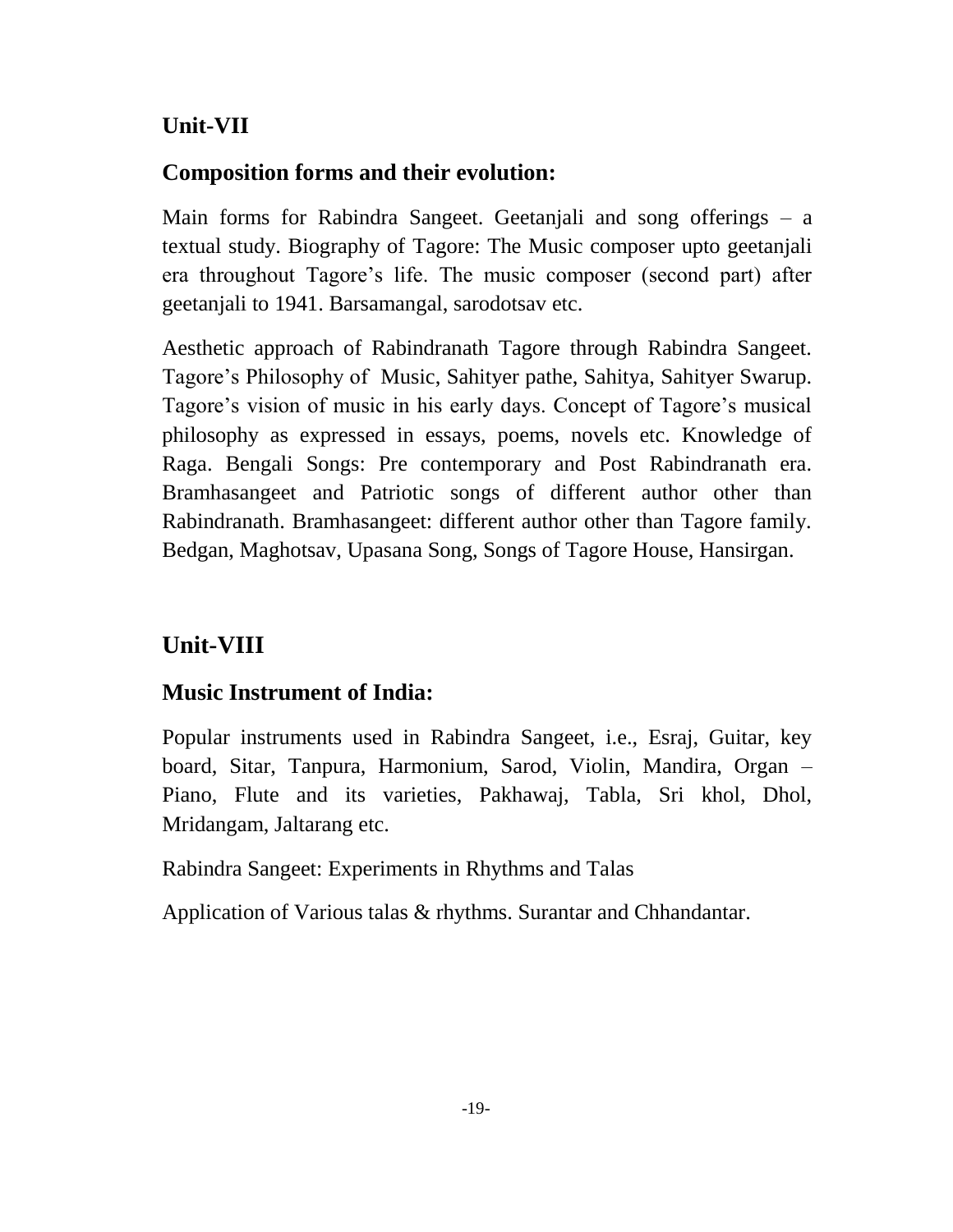# **Unit-IX**

# **Contribution of Scholars / Performer and their Textual Traditions:**

Tagore's Geetinatya and Nrityanatya e.g. – Valmiki Prativa, Kalmrigaya, Mayar Khela, Chitrangada, Chandalika, Shyama, Taser Des, Shapmochan etc. and other Dramas full of various songs, i.e., like Prayaschitta, Visarjan, Muktadhara, Achalayatan, Raja, Raktakarabi, Phalguni, Basant, Sisutirtha, Rinsodh, Raja o Rani, Prakitir Pratisodh. Tapati etc. (All dramatic works and example Tagores musical creativity in Gitabitan – a textual study (Part I, II, III) and Swarabitan (Notation Books) 1- 66 and others. Bhanusingher Padabali, Ritunatya. History of Anthology of Tagore's songs.

## **Contribution of Scholar / Performer / Musicians**

Pratibha Devi, Subinoy Roy, Nilima Sen, Indira Devi Chowdhurani, Maya Sen, Suchitra Mitra, Kanika Bandyopadhyay, Santidev Ghosh, Jyotirindranath Tagore, Debendranath Tagore, Sailajaranjan Majumdar, Anadi Dastidar, Kangalicharan Sen, Amiya Thakur, Bhimrao Sastri, Ases Bandyopadhyay, Girijasankar Chakraborty, Ramesh Chandra Bandyopadhyay, Rajeswari Dutta, Sankha Ghosh, Sudhir Chakraborty etc.

# **Unit-X**

### **Gharana and Institutionalised system of Music:**

An overall survey of Tagore's musical creativity, tonal and rhythmic varieties of Tagore's musical compositions including his own experimental variations. Periods and phases of Tagore's musical compositions. Periods and phases of Tagore's musical compositions (Chronological order may be maintained). Influence of Hindustani, Karnatak and Western music on Rabindra Sangeet, Compositions who influenced Rabindra Sangeet. Tagore Song used in films. Tagore songs: